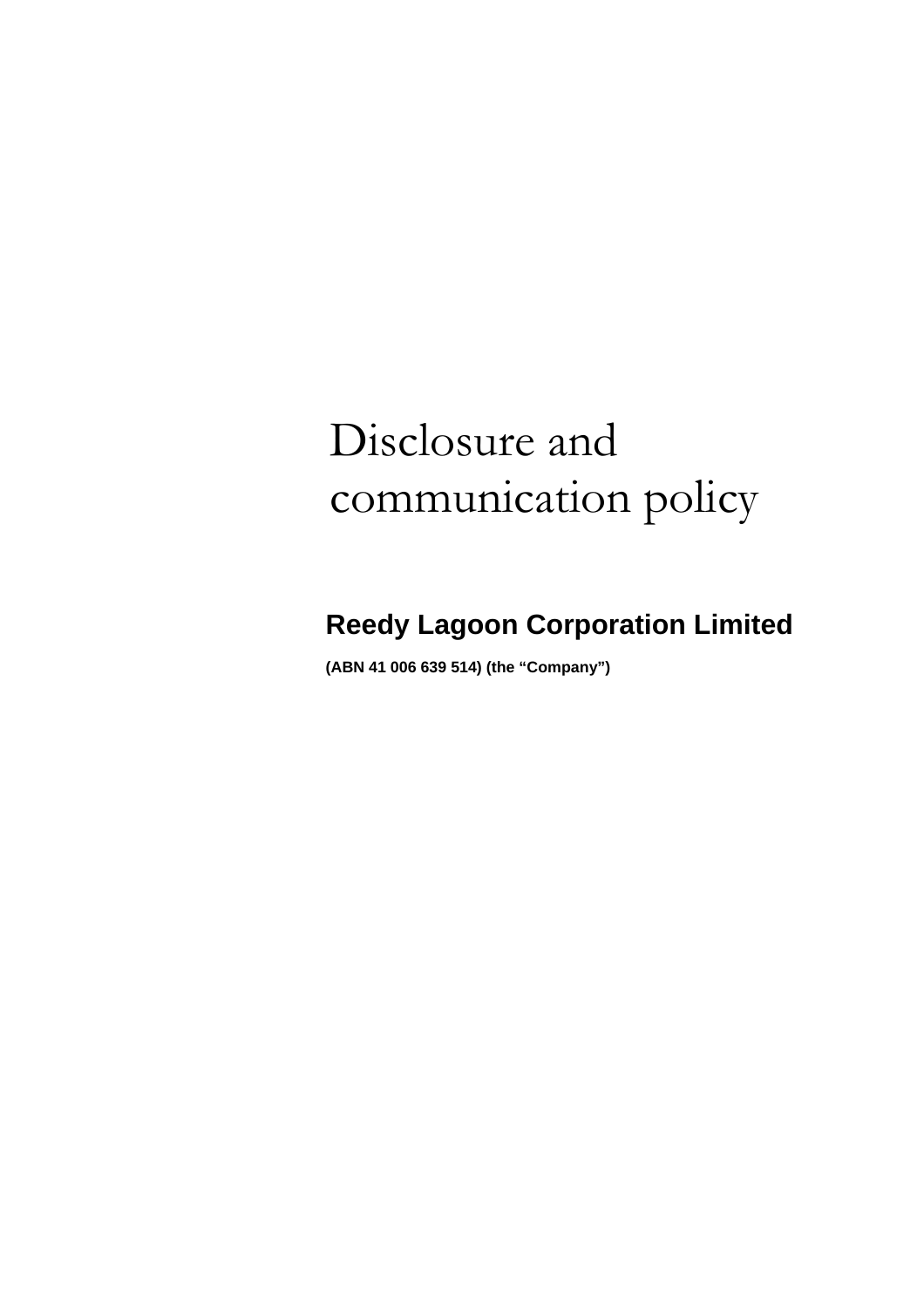# **Disclosure and communication policy Contents**

| 1                       | <b>Introduction</b>                                        | 1              |
|-------------------------|------------------------------------------------------------|----------------|
| 1.1                     | Company's commitment to disclosure and communication       | 1              |
| 1.2                     | Purpose of this policy                                     | 1              |
| 1.3                     | Application of this policy                                 | 1              |
| $\mathbf{2}$            | <b>Continuous disclosure obligations</b>                   | $\mathbf{2}$   |
| 2.1                     | Disclosure obligations                                     | $\overline{2}$ |
| 2.2                     | Immediate notification of information which may have a     |                |
|                         | material effect on price or value                          | $\overline{2}$ |
| 2.3                     | Exceptions to disclosure of information                    | $\overline{2}$ |
| 3                       | Disclosure roles, responsibilities and internal procedures | 3              |
| 3.1                     | <b>Disclosure Committee</b>                                | 3              |
| 3.2                     | Role and responsibilities of the Disclosure Committee      | 3              |
| 3.3                     | Role and responsibilities of the company secretary         | 4              |
| 3.4                     | Other employees - disclosure and materiality guidelines    | 4              |
| $\overline{\mathbf{4}}$ | <b>Disclosure matters generally</b>                        | 4              |
| 4.1                     | Inform ASX first                                           | 4              |
| 4.2                     | Speculation and rumours                                    | 5              |
| 4.3                     | False market                                               | 5              |
| 4.4                     | <b>Trading halts</b>                                       | 5              |
| 4.5                     | <b>Breaches</b>                                            | 5              |
| 5                       | <b>Market communication</b>                                | 5              |
| 5.1                     | Communication of information                               | 5              |
| 5.2                     | Analysts and institutional investors                       | 5              |
| 5.3                     | Analyst reports                                            | 6              |
| 5.4                     | Inadvertent disclosure or mistaken non-disclosure          | 6              |
| 5.5                     | Media relations and public statements                      | 6              |
| 6                       | <b>Shareholder communication</b>                           | 7              |
| 6.1                     | Reports to shareholders                                    | 7              |
| 6.2                     | The Company's website                                      | 7              |
| 6.3                     | Use of electronic communication and other technology       | 7              |
| 6.4                     | General meetings                                           | 7              |
| 6.5                     | Notices of meetings                                        | $\overline{7}$ |
| 6.6                     | Auditor to attend AGM                                      | 8              |
| 6.7                     | Shareholder privacy                                        | 8              |
| 7                       | Review and publication of this policy                      | 8              |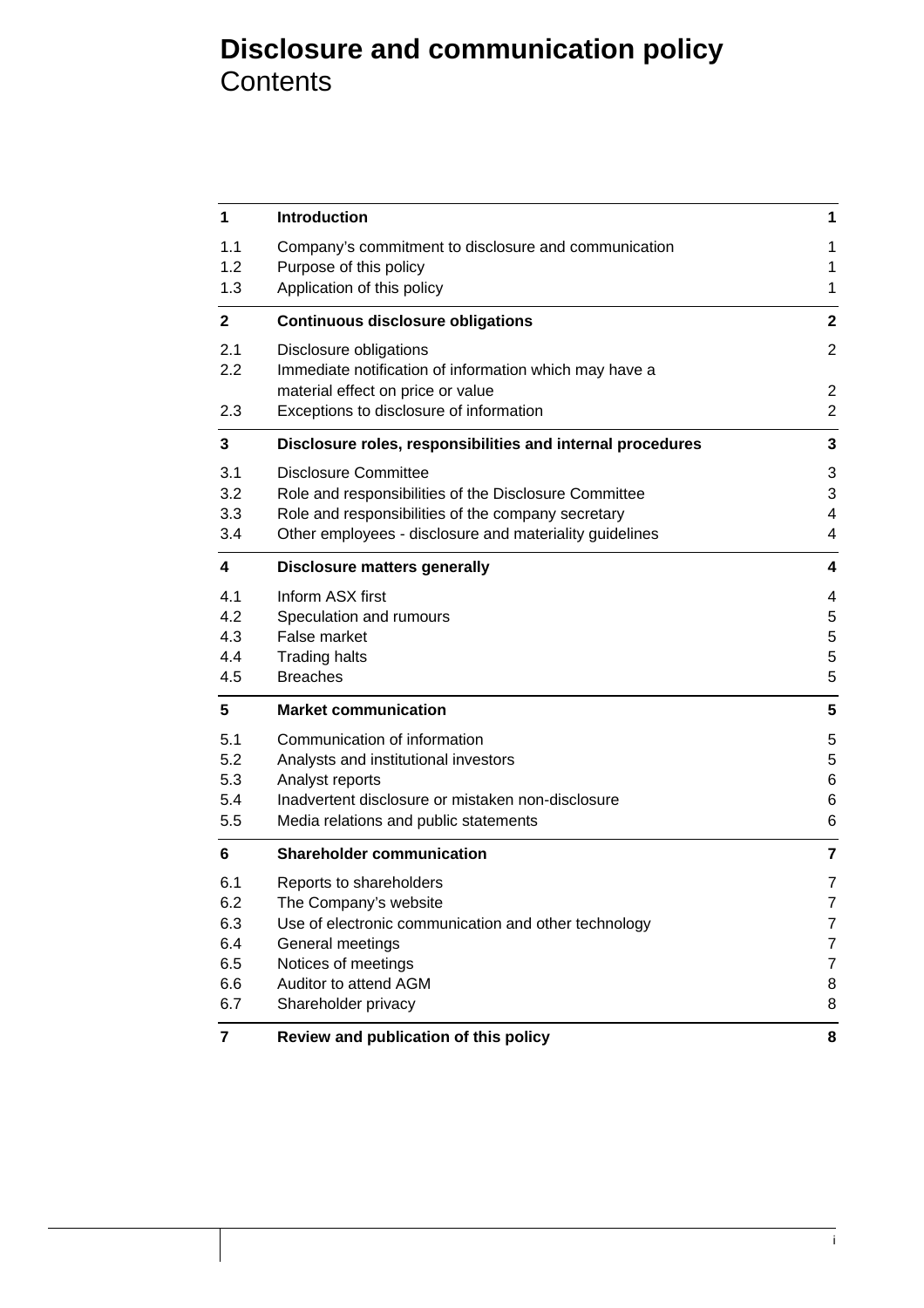# **Disclosure and communication policy**

# **1 Introduction**

#### **1.1 Company's commitment to disclosure and communication**

The Company is committed to the objective of promoting investor confidence and the rights of shareholders by:

- (a) complying with the continuous disclosure obligations imposed by law;
- (b) ensuring that company announcements are presented in a factual, clear and balanced way;
- (c) ensuring that all shareholders have equal and timely access to material information concerning the Company; and
- (d) communicating effectively with shareholders and making it easy for them to participate in general meetings.

#### **1.2 Purpose of this policy**

This policy outlines corporate governance measures adopted by the Company to further its commitments. It seeks to incorporate:

- Principle 5 (Make timely and balanced disclosure) and Principle 6 (Respect the rights of shareholders) of ASX Limited ("**ASX**") Corporate Governance Council's Principles of Good Corporate Governance and Best Practice Recommendations;
- the principles in ASX's Guidance Note 8 Continuous Disclosure: Listing Rule 3.1; and
- disclosure obligations in the ASX Listing Rules ("**ASX Listing Rules**").

#### **1.3 Application of this policy**

This policy applies to all directors on the board of the Company ("**Board**"), as well as officers, employees and consultants of the Company.

Disclosure and materiality guidelines for officers and employees are available to assist officers and employees to understand their obligations under this policy.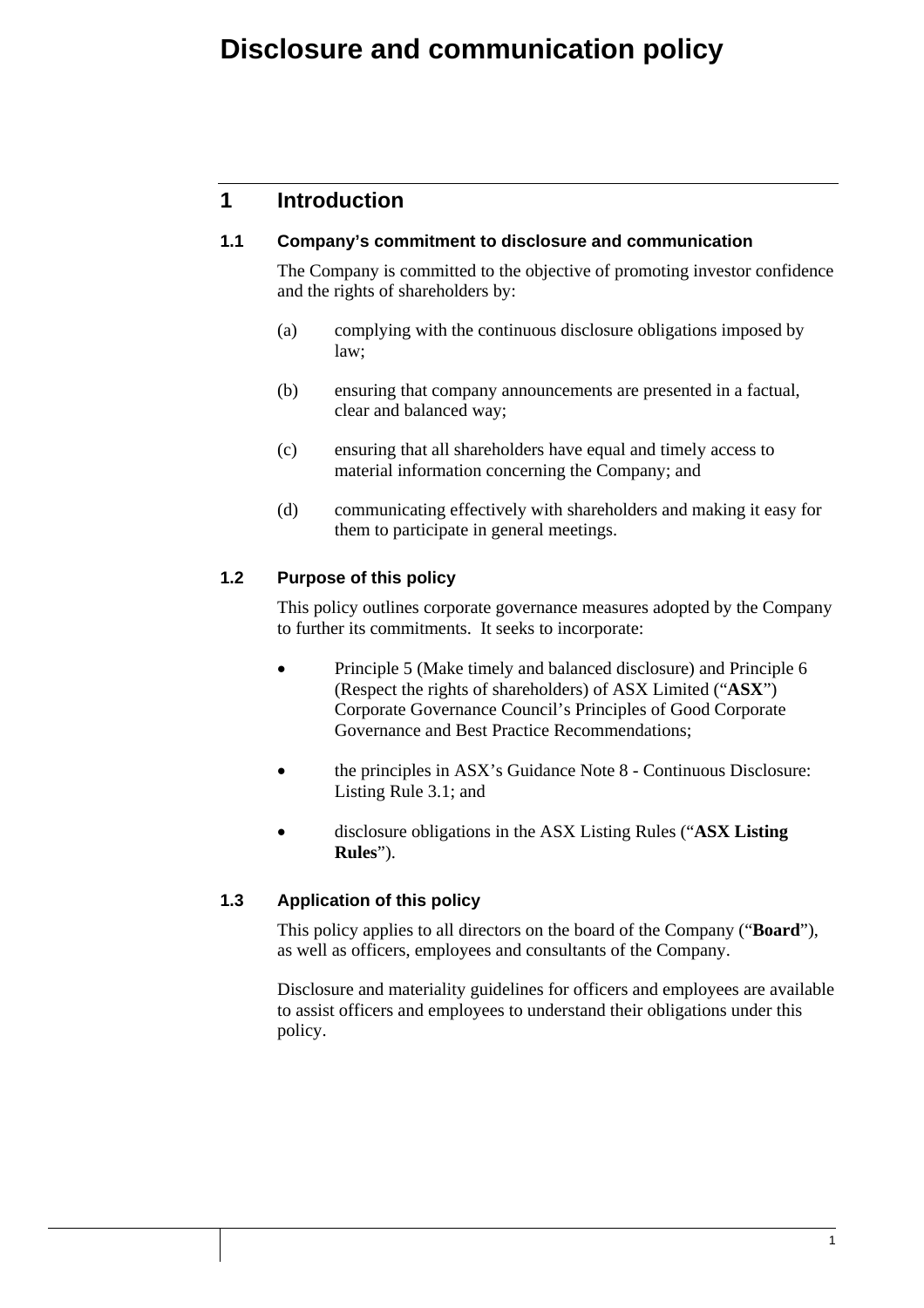# **2 Continuous disclosure obligations**

#### **2.1 Disclosure obligations**

The Company is listed on ASX and must comply with the continuous disclosure obligations in the ASX Listing Rules. These obligations have the force of law under the Corporations Act 2001 (Cwlth) ("**Corporations Act**").

#### **2.2 Immediate notification of information which may have a material effect on price or value**

The Company must immediately disclose to the market any information concerning the Company that a reasonable person would expect to have a material effect on the price or value of the Company's securities. Disclosure is made by making an announcement to ASX.

Information will be taken to have a material effect on the price or value of the Company's securities if it would be likely to influence investors in deciding whether to buy, hold or sell the Company's securities. This type of information is price sensitive information.

Materiality is assessed using measures appropriate to the Company and having regard to the examples given by ASX in ASX Listing Rule 3.1. Further guidance on materiality is provided in the disclosure and materiality guidelines for officers and employees.

If any material information disclosed to the market becomes incorrect, the Company must release an announcement correcting or updating the information.

#### **2.3 Exceptions to disclosure of information**

Disclosure of price sensitive information is not required while the following paragraphs (a), (b) and (c) are satisfied:

- (a) a reasonable person would not expect the information to be disclosed; and
- (b) the information is confidential and ASX has not formed the view that the information has ceased to be confidential; and
- (c) one or more of the following applies:
	- (i) it would be a breach of a law to disclose the information;
	- (ii) the information concerns an incomplete proposal or negotiation;
	- (iii) the information comprises matters of supposition or is insufficiently definite to warrant disclosure;
	- (iv) the information is generated for the internal management purposes of the Company; or
	- (v) the information is a trade secret.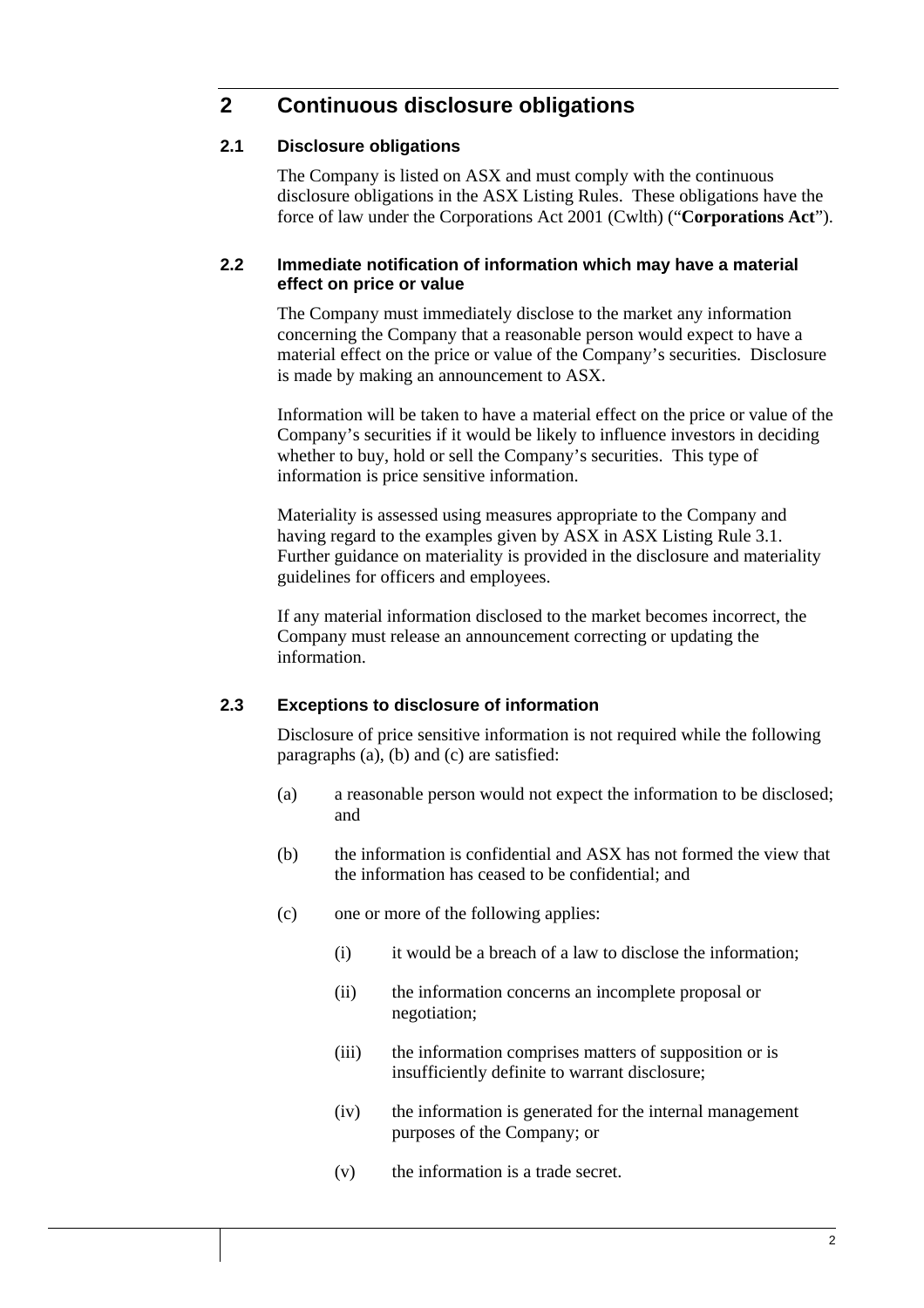The Company must disclose the information to ASX as soon as one of paragraphs (a), (b) or (c) is no longer satisfied.

### **3 Disclosure roles, responsibilities and internal procedures**

#### **3.1 Disclosure Committee**

The Company has established a Disclosure Committee. At the date of adoption of this policy, the members are:

- the company secretary;
- the chief executive officer ("**CEO**"); and
- the chairman.

The members of the Disclosure Committee may vary from time to time, but will consist of at least the CEO and the company secretary.

#### **3.2 Role and responsibilities of the Disclosure Committee**

The role of the Disclosure Committee is to manage the Company's compliance with its disclosure obligations and this policy.

Subject to any directions given by the Board (either generally or in a particular instance), its responsibilities include:

- (a) seeking to ensure that the Company complies with its disclosure obligations;
- (b) assessing the possible materiality of information which is potentially price sensitive;
- (c) making decisions on information to be disclosed to the market;
- (d) seeking to ensure that announcements are made in a timely manner, are not misleading, do not omit material information and are presented in a clear, balanced and objective way;
- (e) referring any announcement which the Disclosure Committee considers to be a matter of key significance to the Board for consideration;
- (f) reviewing the Company's periodic disclosure documents and media announcements before release to the market; and
- (g) periodically monitoring disclosure processes and reporting and periodically reviewing the effectiveness of the disclosure and materiality guidelines.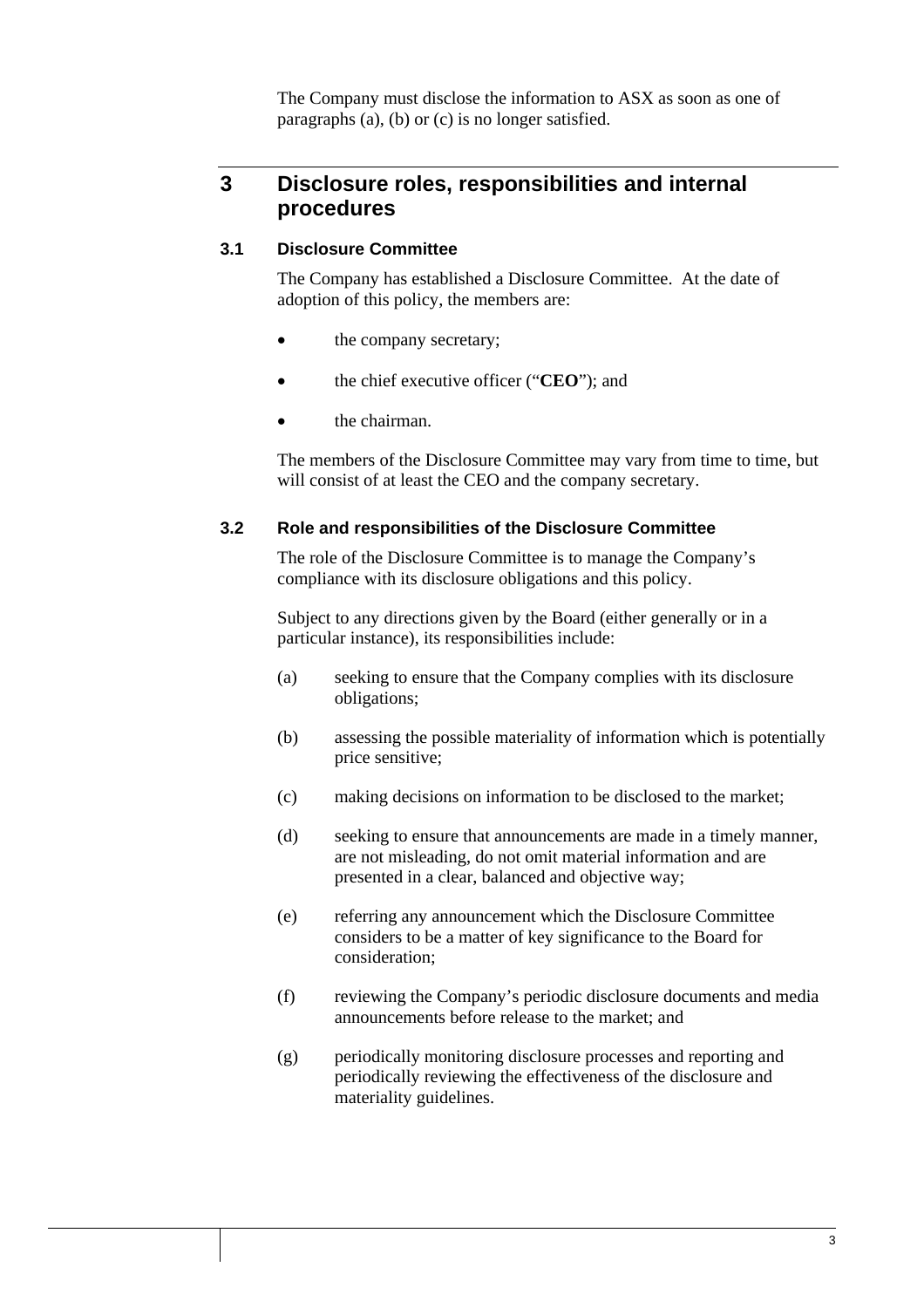#### **3.3 Role and responsibilities of the company secretary**

The Company has appointed the company secretary as the person responsible for communication with ASX in relation to listing rule matters and also for the general administration of this policy.

The company secretary's responsibilities include:

- (a) seeking to ensure that ASX is immediately notified of any information which needs to be disclosed;
- (b) reviewing board papers and other information referred to the company secretary for events that the company secretary considers may give rise to disclosure obligations;
- (c) convening meetings of the Disclosure Committee; and
- (d) maintaining a record of discussions and decisions made about disclosure issues by the Disclosure Committee and a register of announcements made to ASX.

#### **3.4 Other employees - disclosure and materiality guidelines**

This policy and the disclosure and materiality guidelines are provided to all officers and relevant employees on appointment. They must read this policy and the guidelines so as to gain an appreciation of what type of information may potentially be price sensitive and when to immediately refer any matter or event which may need to be disclosed to the company secretary.

The Disclosure Committee will periodically review the disclosure and materiality guidelines and organise training for the Company's officers and relevant employees to:

- (a) assist with their understanding of the Company's and their own legal obligations relating to disclosure of price sensitive information, materiality and confidentiality;
- (b) raise awareness of the internal processes and controls; and
- (c) promote compliance with this policy and the guidelines.

Significant amendments made by the Disclosure Committee to this policy or the disclosure and materiality guidelines will be communicated to officers and relevant employees by the company secretary.

#### **4 Disclosure matters generally**

#### **4.1 Inform ASX first**

The Company will not release any information publicly that is required to be disclosed through ASX until the Company has received formal confirmation of its release to the market by ASX, unless otherwise permitted by the ASX Listing Rules.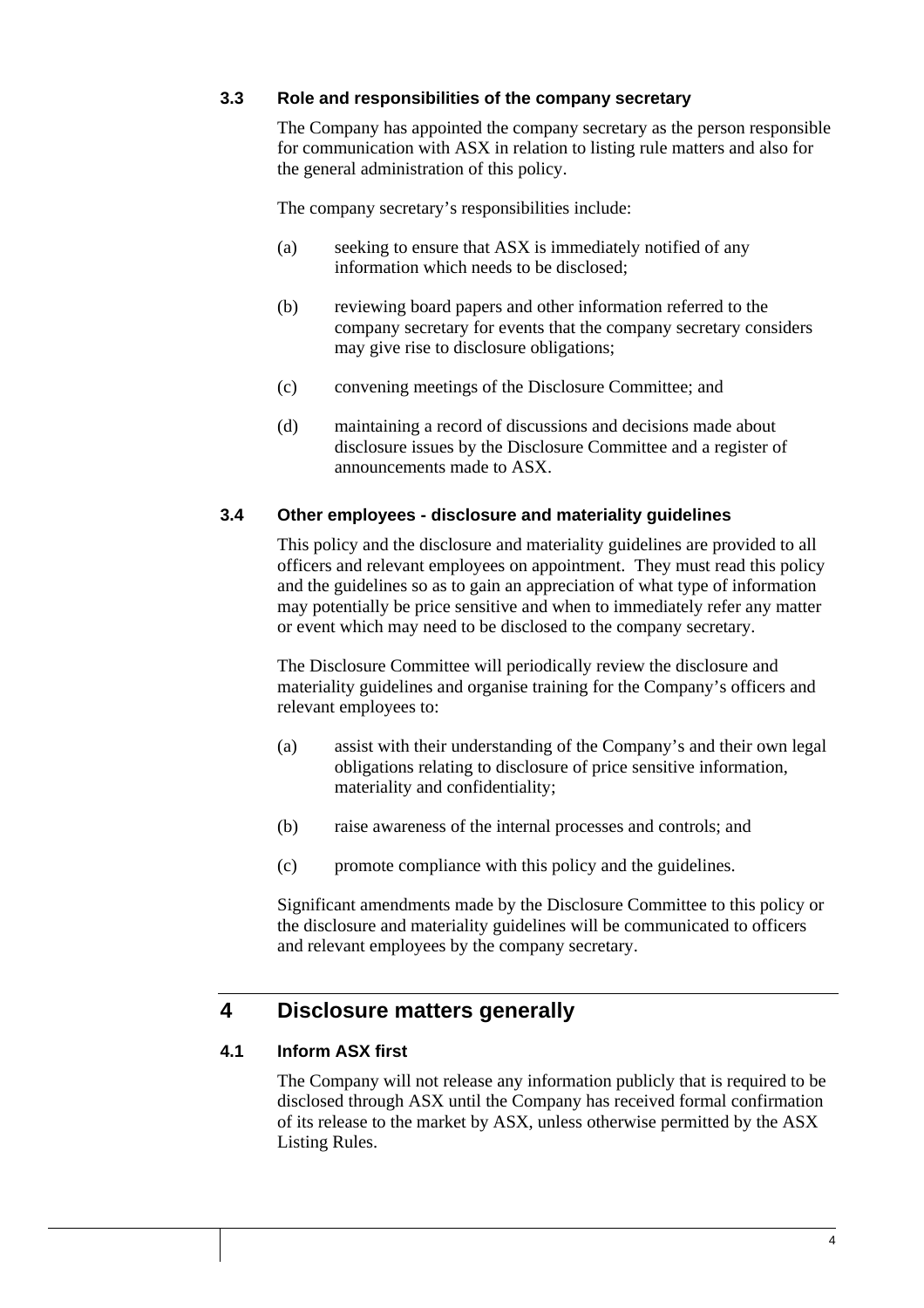Information must not be given to the media before it is given to ASX, even on an embargo basis.

#### **4.2 Speculation and rumours**

Generally, the Company will not respond to market speculation or rumours unless a response is required by law or ASX.

#### **4.3 False market**

If ASX considers that there is, or is likely to be, a false market in the Company's securities and asks the Company to give it information to correct or prevent a false market, the Company must give ASX the information needed to correct or prevent the false market.

#### **4.4 Trading halts**

If necessary, the Disclosure Committee may consider requesting a trading halt from ASX to ensure orderly trading in the Company's securities and to manage disclosure issues.

#### **4.5 Breaches**

Failure to comply with the disclosure obligations in this policy may lead to a breach of the Corporations Act or ASX Listing Rules and to personal penalties for directors and officers. Breaches of this policy may lead to disciplinary action being taken.

### **5 Market communication**

#### **5.1 Communication of information**

The Company will post on its website relevant announcements made to the market and related information after they have been released to ASX following receipt of confirmation from ASX.

Material price sensitive information will be posted as soon as reasonably practicable after its release to ASX.

Information may also be provided from time to time to the media on behalf of the Company but not before disclosure to ASX, even on an embargo basis.

#### **5.2 Analysts and institutional investors**

The Company may conduct briefings for analysts and institutional investors from time to time to discuss matters concerning the Company. Only the CEO or approved representatives of the Company are authorised to speak with analysts and institutional investors.

Before each reporting period, the CEO will formulate guidelines for briefings for that period. The Company's policy at these briefings is that:

(a) the Company will not comment on material price sensitive issues not already disclosed to the market; and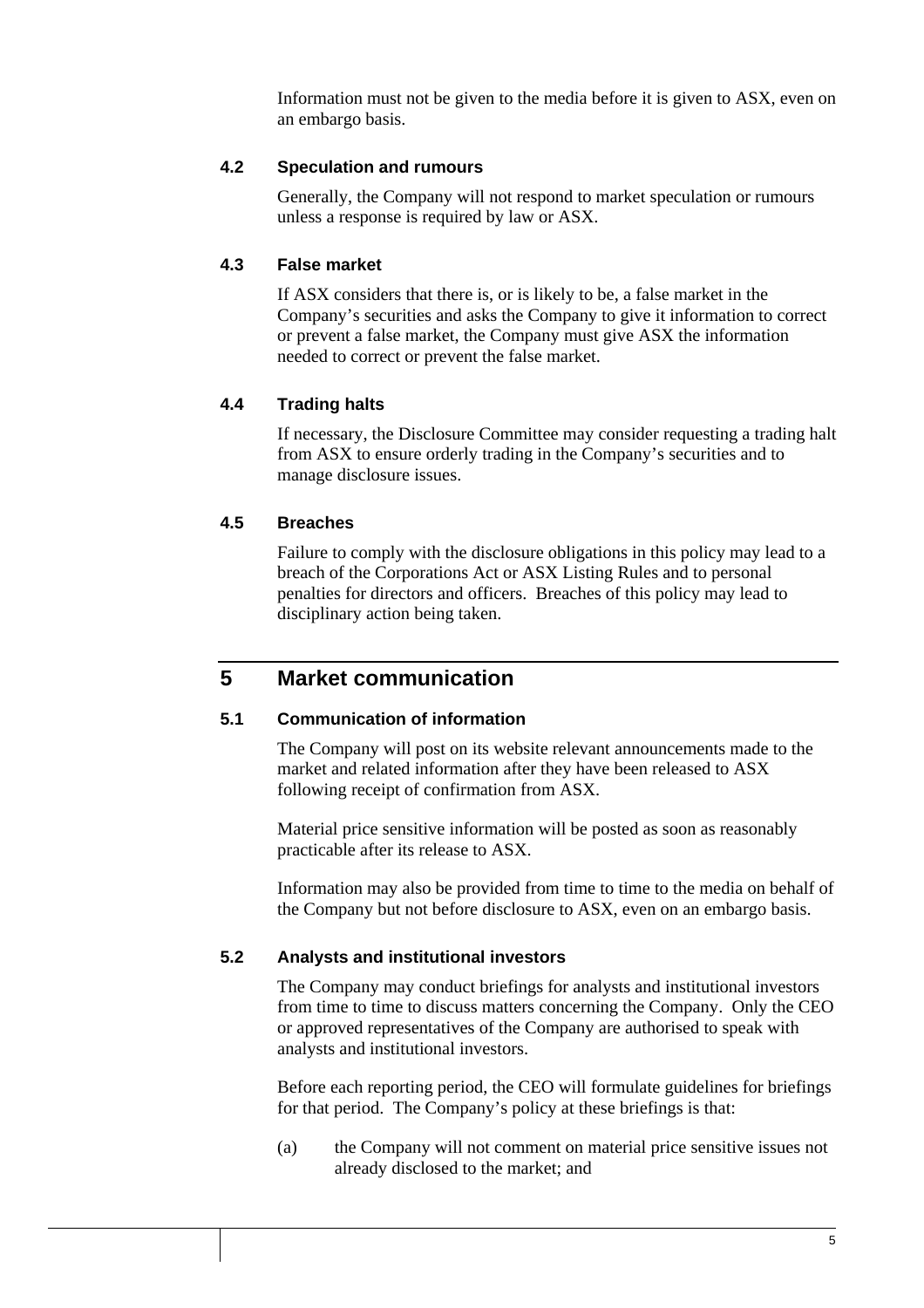(b) any questions raised in relation to material price sensitive issues not already disclosed to the market will not be answered or will be taken on notice.

If a question is taken on notice and the answer would involve the release of material price sensitive information, the information must be released through ASX before responding.

At or after briefings, a member of the Disclosure Committee must consider the matters discussed at the briefings to ascertain whether any material price sensitive information was inadvertently disclosed. If so, paragraph 5.4 applies.

#### **5.3 Analyst reports**

If requested, the Company may review analyst reports. The Company's policy is that it will only review these reports to clarify historical information and correct factual inaccuracies if this can be achieved using information that has been disclosed to the market generally.

No comment or feedback will be provided on financial forecasts, including profit forecasts prepared by the analyst, or on conclusions or recommendations set out in the report. The Company will communicate this policy whenever asked to review an analyst report.

#### **5.4 Inadvertent disclosure or mistaken non-disclosure**

If material price sensitive information is inadvertently disclosed or a director or employee becomes aware of information which should be disclosed, a member of the Disclosure Committee must immediately be contacted so that appropriate action can be taken including, if required, announcing the information through ASX and then posting it on the Company's web site.

#### **5.5 Media relations and public statements**

Media relations and communications are the responsibility of the CEO and company secretary. On major matters, the CEO is generally the spokesperson.

Any inquiry that refers to market share, financials or any matter which the recipient considers may have a material effect on the price of the Company's securities must be referred to the company secretary.

No information is to be given to the media on matters which are of general public interest or which may materially affect the price of the Company's securities without the approval of the CEO.

The guidelines outlined above are subject to any directions given by the Board, either generally or in a particular instance.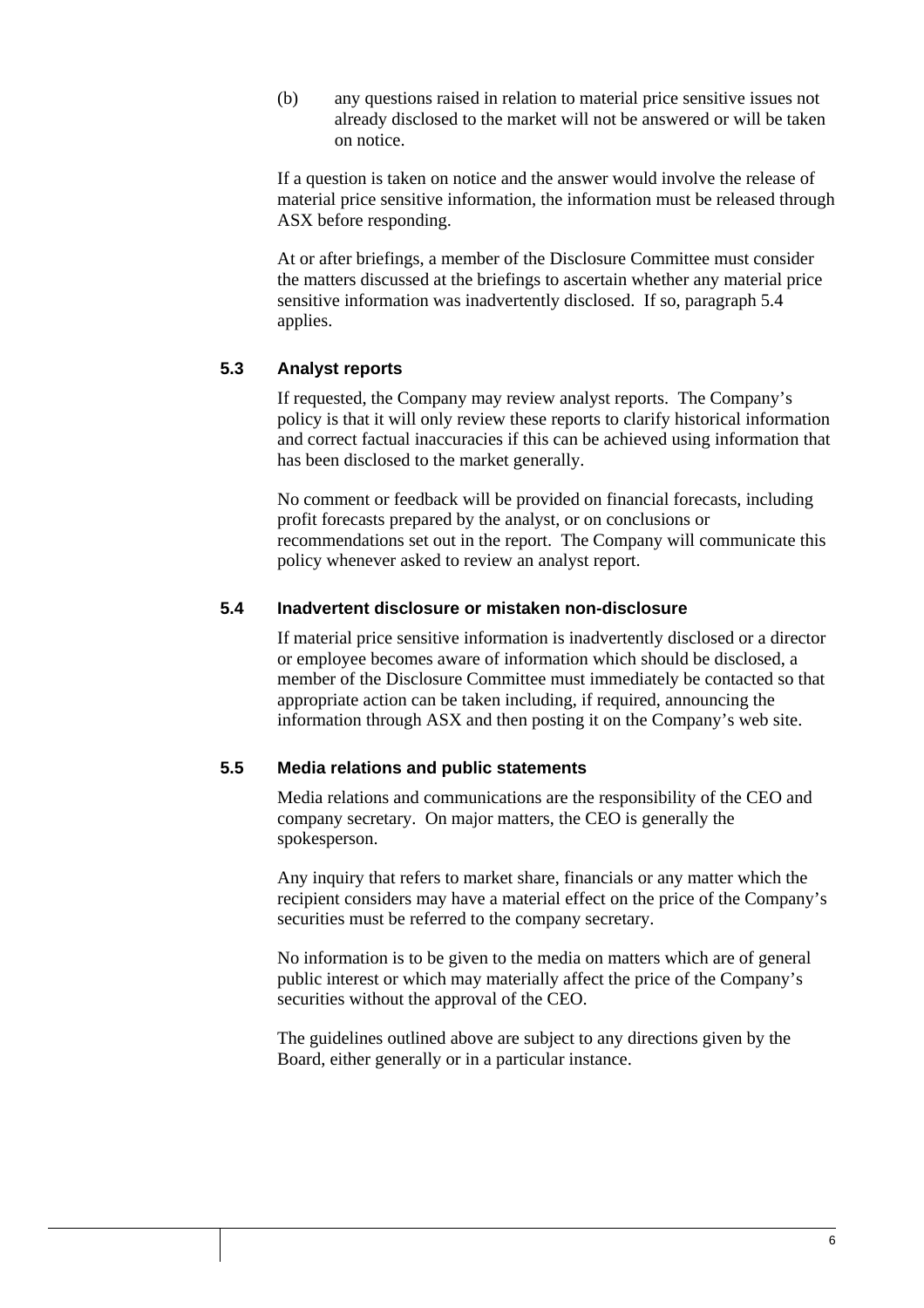### **6 Shareholder communication**

#### **6.1 Reports to shareholders**

The Company produces half yearly and yearly financial reports and an annual report in accordance with the Corporations Act, the ASX Listing Rules and applicable accounting standards. It seeks to give balanced and understandable information about the Company and its proposals in its reports to shareholders.

#### **6.2 The Company's website**

The Company's website contains information about the Company including shareholder communications, announcements made to the market and related information. Investor information will be posted in a separate section on the website from other material about the Company.

Relevant press releases, Company financial announcements and financial data and the Company's charters and policies will also be available on the Company's website.

The website also provides information for shareholders to direct inquiries to the Company.

#### **6.3 Use of electronic communication and other technology**

Shareholders may elect to receive information electronically as it is posted on the Company's website. The website provides information about how to make this election. The Company will communicate by post with shareholders who have not elected to receive information electronically.

The Company may consider the use of other reliable technologies as they become widely available.

#### **6.4 General meetings**

General meetings are used to communicate with shareholders and allow an opportunity for informed shareholder participation. Shareholders are encouraged to attend or, if unable to attend, to vote on the motions proposed by appointing a proxy or using any other means included in the notice of meeting. The Company conducts its general meetings in accordance with the Company's constitution, the Corporations Act and the ASX Listing Rules.

#### **6.5 Notices of meetings**

The Company seeks to ensure that the form, content and delivery of notices of general meetings will comply with the Company's constitution, the Corporations Act and ASX Listing Rules. Notices of meeting and accompanying explanatory notes aim to clearly, concisely and accurately set out the nature of the business to be considered at the meeting. The Company will place notices of general meetings and accompanying explanatory material on the Company's website.